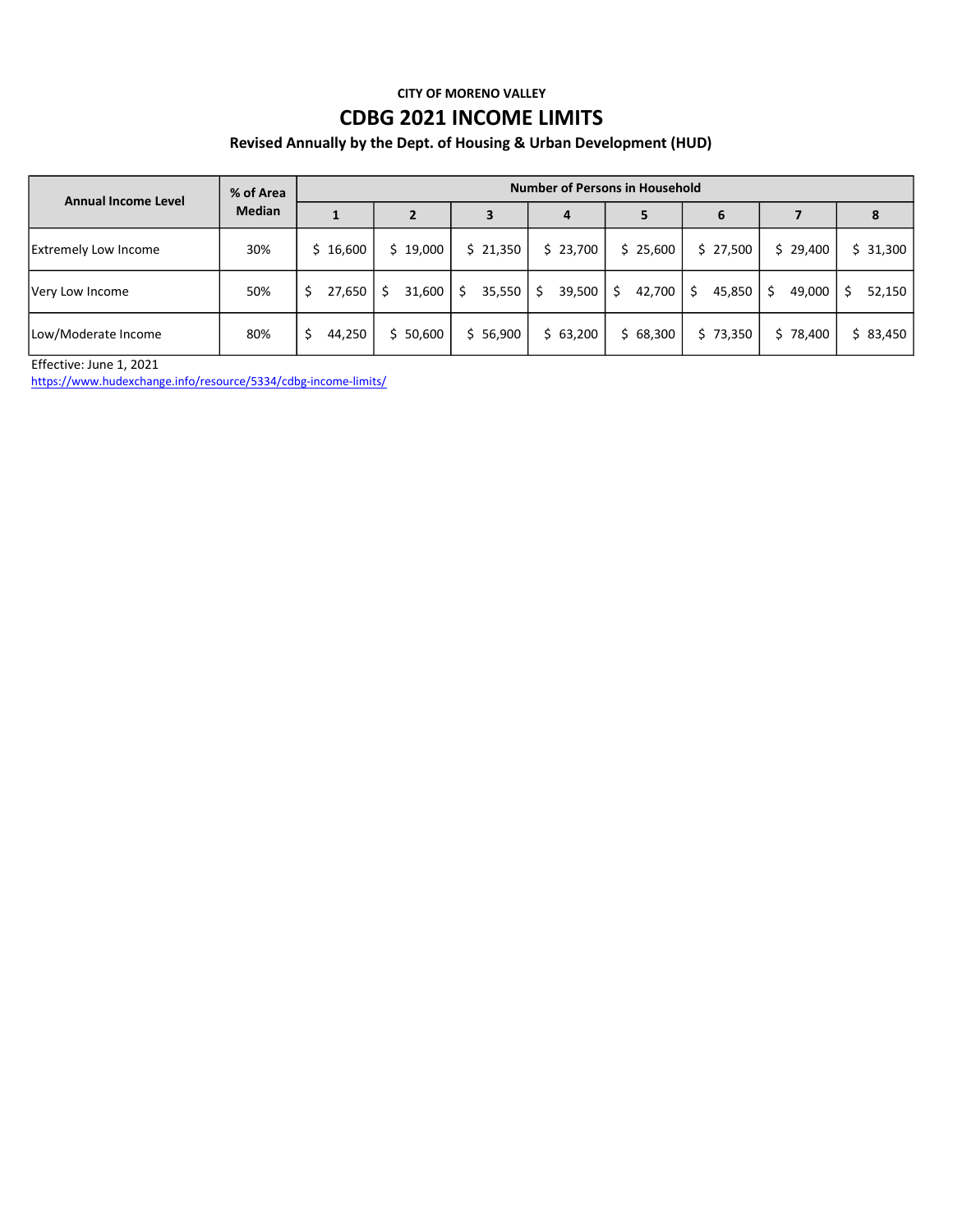#### CITY OF MORENO VALLEY

# 2021 ADJUSTED HOME INCOME LIMITS

## Revised Annually by the Dept. of Housing & Urban Development (HUD)

| <b>Annual Income Level</b>        |  | <b>Number of Persons in Household</b> |  |                |  |        |   |        |  |        |    |        |  |        |    |        |
|-----------------------------------|--|---------------------------------------|--|----------------|--|--------|---|--------|--|--------|----|--------|--|--------|----|--------|
|                                   |  | $\mathbf{1}$                          |  | $\overline{2}$ |  | 3      |   | 4      |  | 5      |    | 6      |  |        |    | 8      |
| <b>Extremely Low Income (30%)</b> |  | 16,600                                |  | 19,000         |  | 21,350 | Ŝ | 23,700 |  | 25,600 | Ŝ. | 27,500 |  | 29,400 |    | 31,300 |
| Very Low Income (50%)             |  | 27,650                                |  | 31,600         |  | 35,550 | Ŝ | 39,500 |  | 42,700 | Ŝ. | 45,850 |  | 4,900  | .s | 52,150 |
| 160% Limits                       |  | $33,180$   \$                         |  | 37,920         |  | 42,660 | Ś | 47,400 |  | 51,240 | Ŝ. | 55,020 |  | 58,800 | Ŝ. | 62,580 |
| Low/Moderate Income (80%)         |  | $44,250$   \$                         |  | 50,600         |  | 56,900 |   | 63,200 |  | 68,300 |    | 73,350 |  | 78,400 |    | 83,450 |

Effective: June 1, 2021

https://www.huduser.gov/portal/datasets/home-datasets/files/HOME\_IncomeLmts\_State\_CA\_2021.pdf